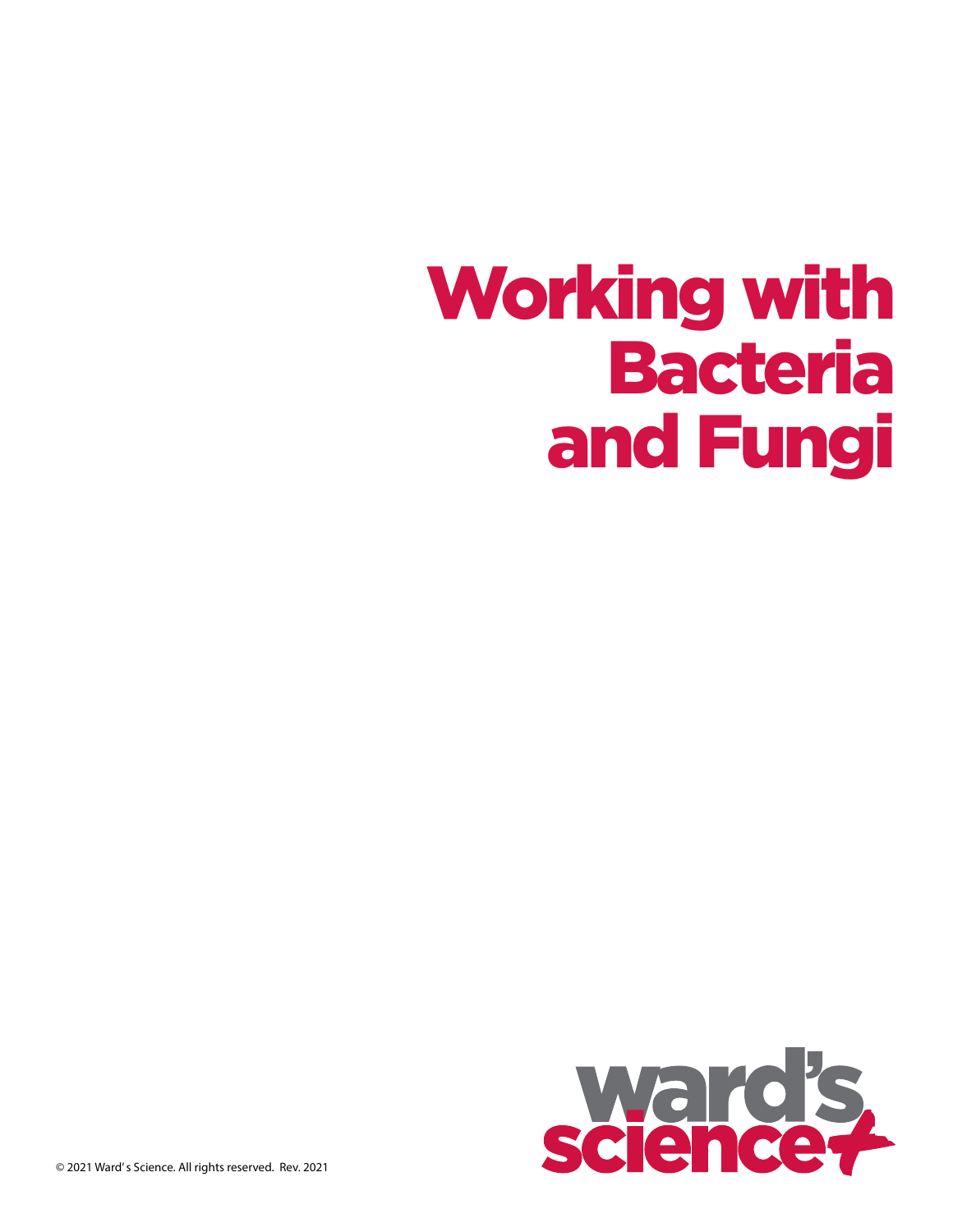## Working with Bacteria and Fungi

### *Introduction*

#### **Bacteria**

Bacteria are the most numerous and, arguably, the most successful organisms on the planet. They are found virtually everywhere. Their diverse sources of nutrition, rapid rates of reproduction, and adaptive abilities have enabled them to survive successfully in almost every habitat. From the arctic tundra to the near-boiling hot springs, from the depths of the ocean to the internal organs of other living things, bacteria have thrived since the very earliest beginnings of life on Earth.

Bacteria are in the Kingdom Monera. Monerans are prokaryotes—organisms that have a nucleoid and mitochondria. They have DNA chromosomes and are very rarely multi-cellular. Most bacteria are very small, ranging in size from 1–10 microns, and their metabolism is highly variable, unlike the "standard" metabolic oxidation modes of higher organisms.

There are two major groups in the Kingdom Monera: the Archaebacteria and the Eubacteria. As the name suggests, the Archaebacteria are an "ancient" form that evolved from the bacteria that first existed several billion years ago, when conditions were not conducive to any other type of life. Archaebacteria are unique in their chemical makeup and the structure of their DNA and include the methane-producers that break down organic matter and produce methane gas. "Salt-loving", or halophilic, bacteria that inhabit the Great Salt Lake and the Dead Sea are another group of Archaebacteria. A third group of Archaebacteria is adapted to thrive in the waters of hot springs at temperatures up to 90°C. This group has also been found in the depths of the oceans in areas around thermal plumes.

Eubacteria include both aerobic and anaerobic forms. Two of the major groups are the Cyanobacteria and the Schizophyta. The Cyanobacteria are the "blue-green algae". They are autotrophic and photosynthetic, but unlike plants, their chlorophyll is in the cytoplasm, not in discreet chloroplasts. Cyanobacteria contain chlorophyll a and a blue pigment, phycocyanin, which together give them their namesake color. They also contain other pigments, and when abundant, they can color the water in which they grow. The Red Sea and the Black Sea owe their names to "blooms" of Cyanobacteria.

Schizophyta are the largest groups of heterotrophic Eubacteria. Their classification is based on the Gram test, a staining method developed by a Danish doctor. Crystal violet stain is retained by the cell walls of certain bacteria. The cell walls of other bacteria lose the crystal violet complex by decolorization and are then counter stained. Bacteria that are stained appear purple under the microscope, and are termed Gram-positive. Those that do not take up the stain appear light pink and are termed Gram-negative.

Bacteria are also identified on the basis of their shape. Positive determination must be made by biochemical analysis. The three major bacterial forms are readily identified under the microscope. Spherical bacteria (cocci) may grow close together but do not link. Some species are causative agents of diseases such as strep throat, pneumonia, and gonorrhea. Rod-shaped bacteria (bacilli) includes species that cause anthrax and tetanus, while the spiral-shaped bacteria (spirilli) include species causing cholera and syphilis. However, very few of the large numbers of bacterial species are pathogenic, since the majority are beneficial members of Earth's community, breaking down wastes, recycling nutrients, and enabling higher organisms to digest their food.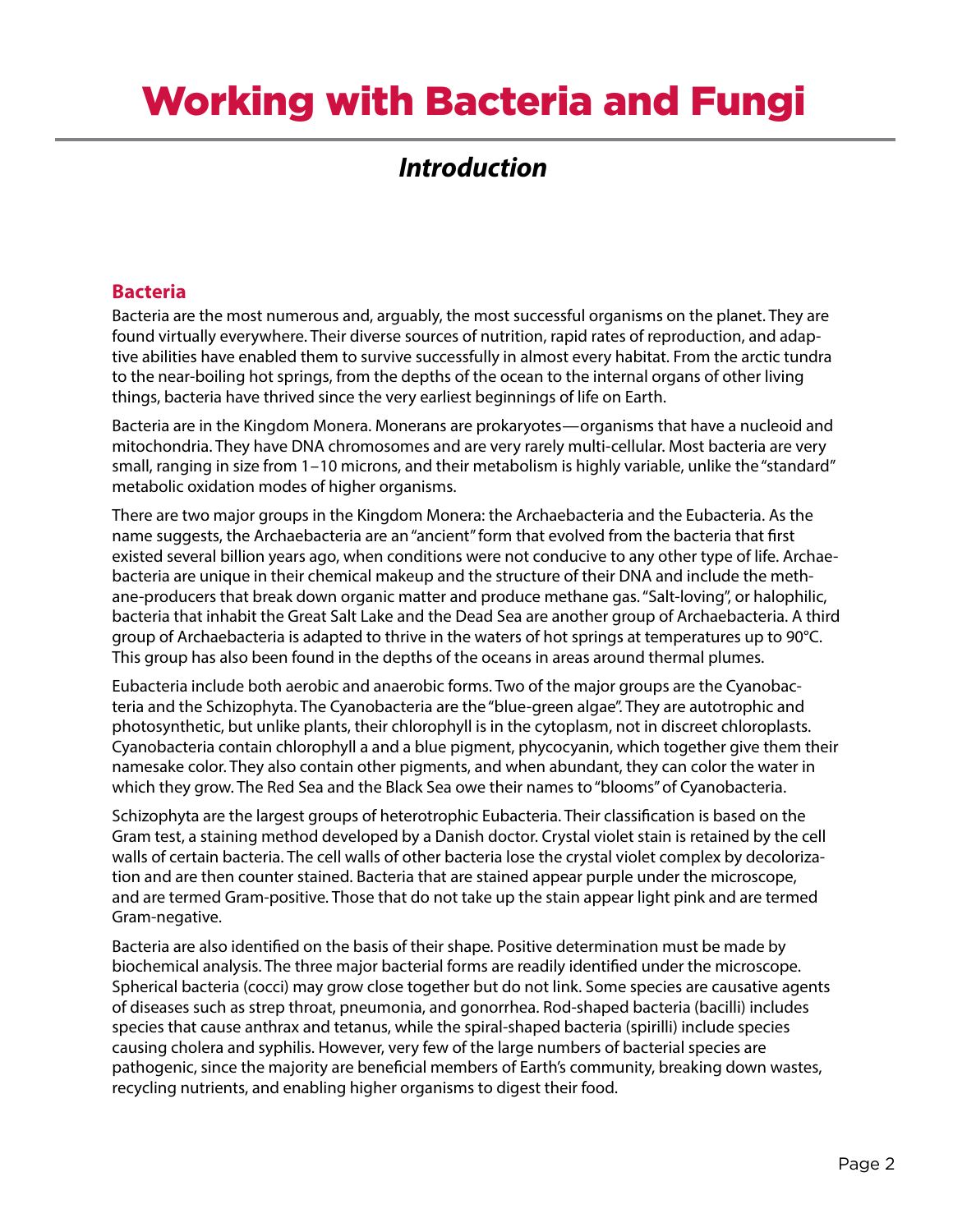#### **Fungi**

The Fungi Kingdom includes spore-forming eukaryotes that lack undulipodia (amastigote) at all stages of their life cycle, but some taxonomists include chytrids and oomycetes, which are undulipodia, in the Kingdom.

Almost all fungi are aerobic, and all fungi are heterotrophs, which means that they absorb their food without ingesting it. Fungi secrete powerful digestive enzymes that break down the food material, usually decaying plant or animal matter, into compounds that can be absorbed through the fungal membrane.

Fungi are abundant in most terrestrial habitats. There are about 100,000 known species, a few of which are marine. Because of their abundance and diversity, there are likely many more species to be discovered and described.

Reproduction in fungi is generally asexual and occurs through vegetative spores (conidia). These spores are distributed by wind and water, and are highly resistant to adverse environmental conditions. Under favorable conditions they will germinate and initiate the growth of a new organism. The germinating spore produces a thin, tubular structure called a hypha. Cross walls called septa divide the hypha into "cells", though the septa rarely completely enclose an entire portion of the hypha. Some hyphae lack septa entirely. Hyphae grow in large masses called mycelia, which constitutes the vegetative body of the fungus. The cell walls of most fungi are composed of chitin, similar to that found in insects, which is very impervious to desiccation, thus enabling the fungi to survive under harsh conditions (*Figure 1*).

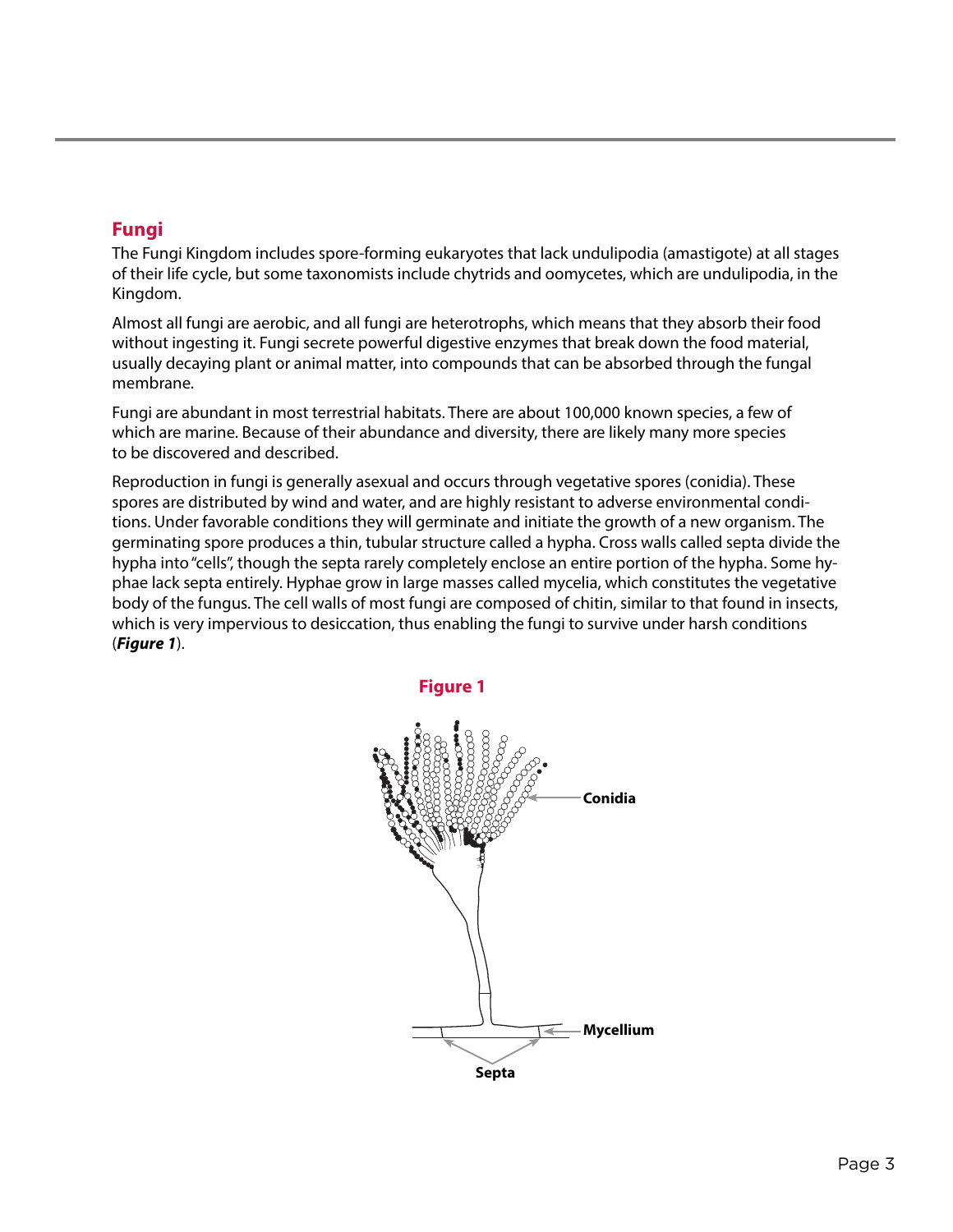Sexual reproduction can also occur in fungi. This occurs when hyphae of opposite mating types grow together and fuse. The haploid hyphal nuclei grow and undergo subsequent division, but they remain in pairs, one nucleus from each of the two parental hyphae. Such hyphae are called dikaryotic. Nuclear fusion occurs in time, forming diploid zygotes. The zygote then immediately undergoes meiosis to form haploid spores that are distributed in the same manner as the vegetative spores.

Sexual reproduction modes and structures form the basis for classifying the major groups of fungi. There are four phyla of fungi.

**1. Zygomycota.** These are the "algae-like" fungi. There are no septa in the hyphae, though the reproductive structures are separated from the rest of the mycelium. Genetic material is exchanged in thick-walled zygospores, which are formed by the conjugation of opposite mating types, and then the haploid spores are released from the zygospores. Asexual reproduction is by conidia, resistant spores that develop within the sporangium. Some examples are common bread molds and parasites of protists, nematodes, insects, and small animals (*Figure 2*).



**2. Ascomycota.** The mycelium of Ascomycetes form a cottony mass of multi-branched hyphae. This phylum is characterized by sac-like reproductive structures called asci, which result from the conjugation of two compatible mating strains. Each ascus typically contains eight ascospores, which form when the short-lived diploid nuclei undergo meiosis. Many serious plant pathogens are in this phylum, including Dutch Elm Disease and apple scab. The group also includes beneficial yeasts (vital to baking and brewing industries) and highly prized edible fungi, including morels and truffles (*Figure 3*).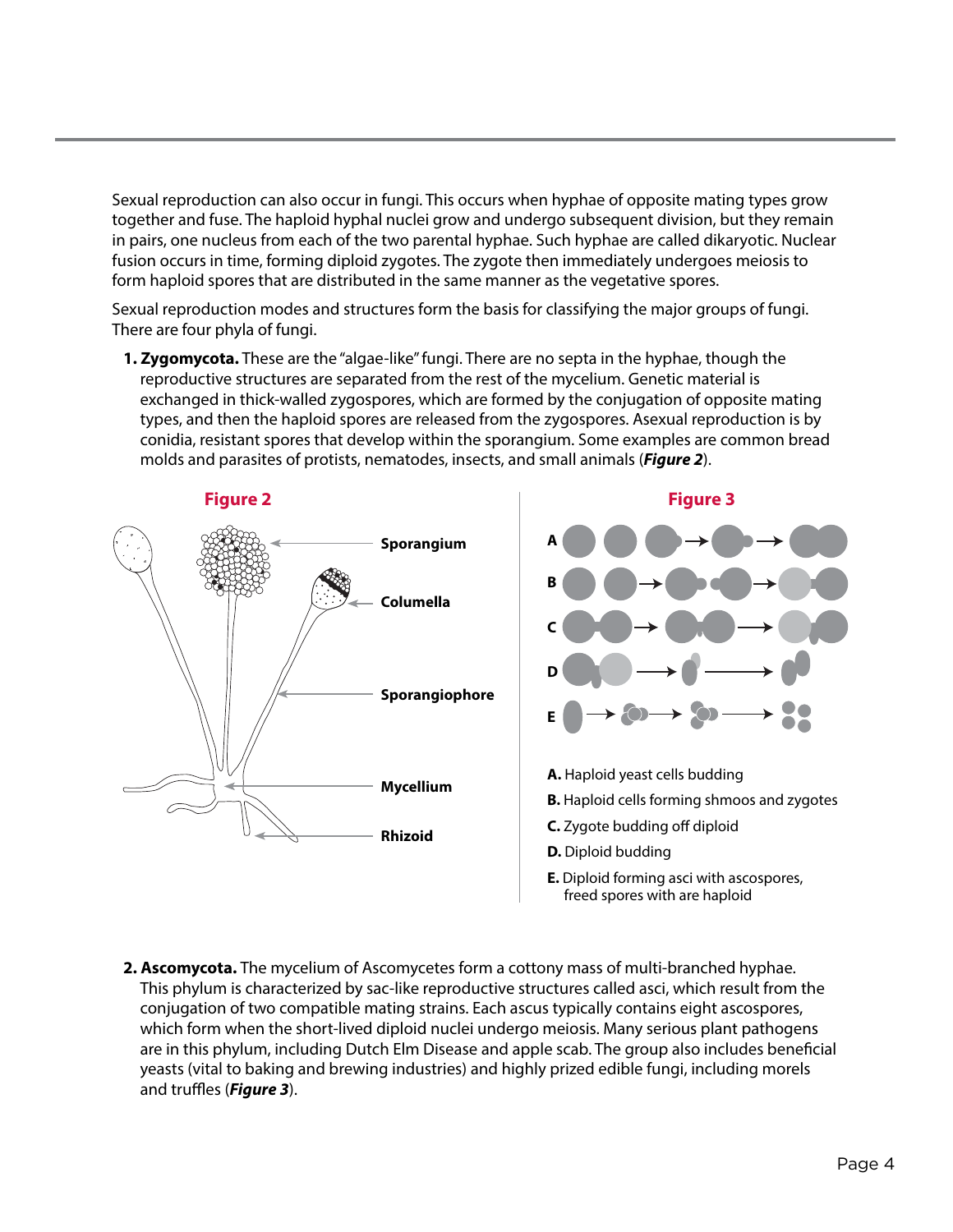- **3. Basidiomycota.** The phylum is distinguished by its reproductive structure, the club-like basidium, which contains the products of sexual reproduction called basidiospores. Germinating basidiospores produce a mycelium that develops septa as it grows. Hyphae of compatible mating types conjugate to form a secondary mycelium. A tertiary mycelium develops to form the familiar reproductive structures of mushrooms, puffballs, and bracket fungi. Some basidiomycetes, the rusts and smuts, are serious crop pests, while others can be used for food or medical products. Some members of this phyla can also be deadly because of their poison (*Figure 4*).
- **4.Deuteromycota.** These fungi are often termed "fungi imperfecti" because they lack structures for sexual reproduction. Only asexual reproduction is known to occur naturally, although some genetic recombination has occurred under laboratory conditions. Germinating spores produce mycelia with septate hyphae. The phylum includes economically important species like the pathogenic Penicillium (*Figure 5*), source of the powerful antibiotic Penicillin. It also includes an interesting genus of predaceous fungi, Arthrobotrys, which actively captures and feeds upon nematodes.

Biotechnology has enabled us to use the unique biochemical makeup of these organisms to our advantage. Fungi are important in the processing of many foods, including tea, coffee, cheese, vinegar, beverages, and breads. They are also influential in the manufacture of industrial chemicals such as acetone, alcohols, and citric acid, as well as in the production of antibiotics and vitamins. Last, but by no means least, is the recycling of organic matter. Fungi are vitally important in initiating the breakdown of matter through decay, helping to return vital nutrients to the soil.



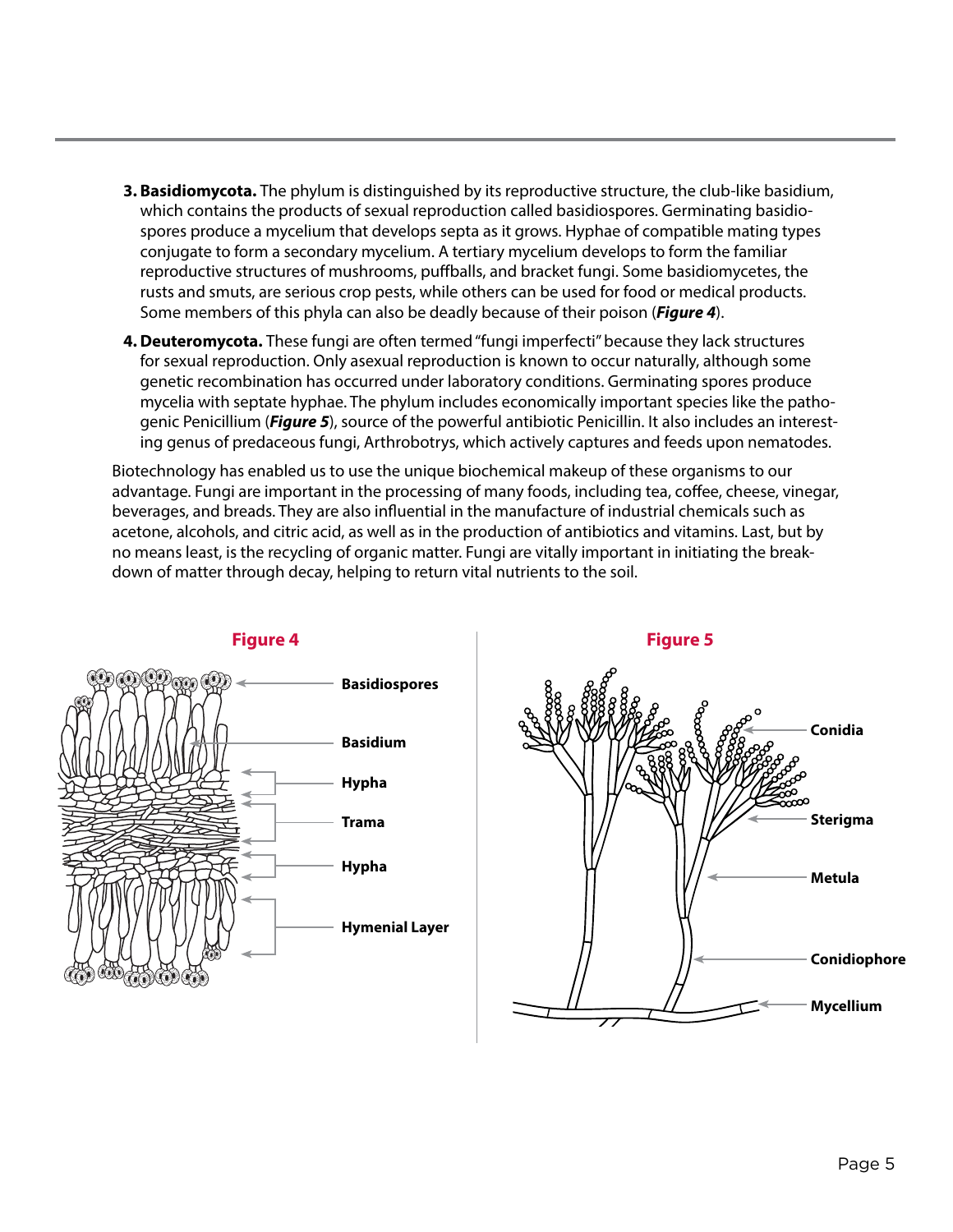## General Technique for Bacteria and Fungi Cultures

**Caution:** Do not work with pathogenic (disease-causing) organisms unless you have had sufficient training and experience in their handling. Treat all bacteria as being pathogenic, both to establish proper work habits and because of the chance (however small) of a culture are inadvertently becoming contaminated by a pathogen. Even non-pathogens are pure cultures and are heavily concentrated, and, as such, should be handled with care.

1. Sterilization

a. Media and glassware: Use an autoclave or pressure cooker at 15 lbs. for 15 min. at 121°C.

- b. Glassware: Dry heat in oven at 160°C for at least two hours.
- 2. Wear a clean lab coat, smock, or apron to protect clothing and to reduce possible contamination of cultures.
- 3. While in the lab, avoid any hand to mouth operations, such as eating, smoking, or licking adhesive labels.
- 4. Wash hands thoroughly with soap and water, both before and after working with cultures.
- 5. Keep work surface clear of any unnecessary objects (e.g., books, purses, etc.)
- 6. Wash work surface with a capable disinfectant, such as 10% Lysol, 70% alcohol, or household bleach both before and after working with cultures.
- 7. Culture transfers

The only articles of equipment needed to make a transfer from the initial culture to a tube of sterile medium are a Bunsen burner or similar heat source, and an inoculating loop, needle, or sterile swab.





- **Figure 7**
- b. With the needle in the right hand, pass the entire length of the wire through the flame until it has all turned red hot (*Figure 7*).



c. While still holding the needle, QUICKLY remove the caps or plugs from the tubes, holding them between the fingers of the right hand (*Figure 8*). Flame the mouths by passing them two or three times through the burner flames (*Figure 9*). Hold these tubes almost parallel to the table top if they contain a broth. This will reduce the possibility of air-borne contaminants.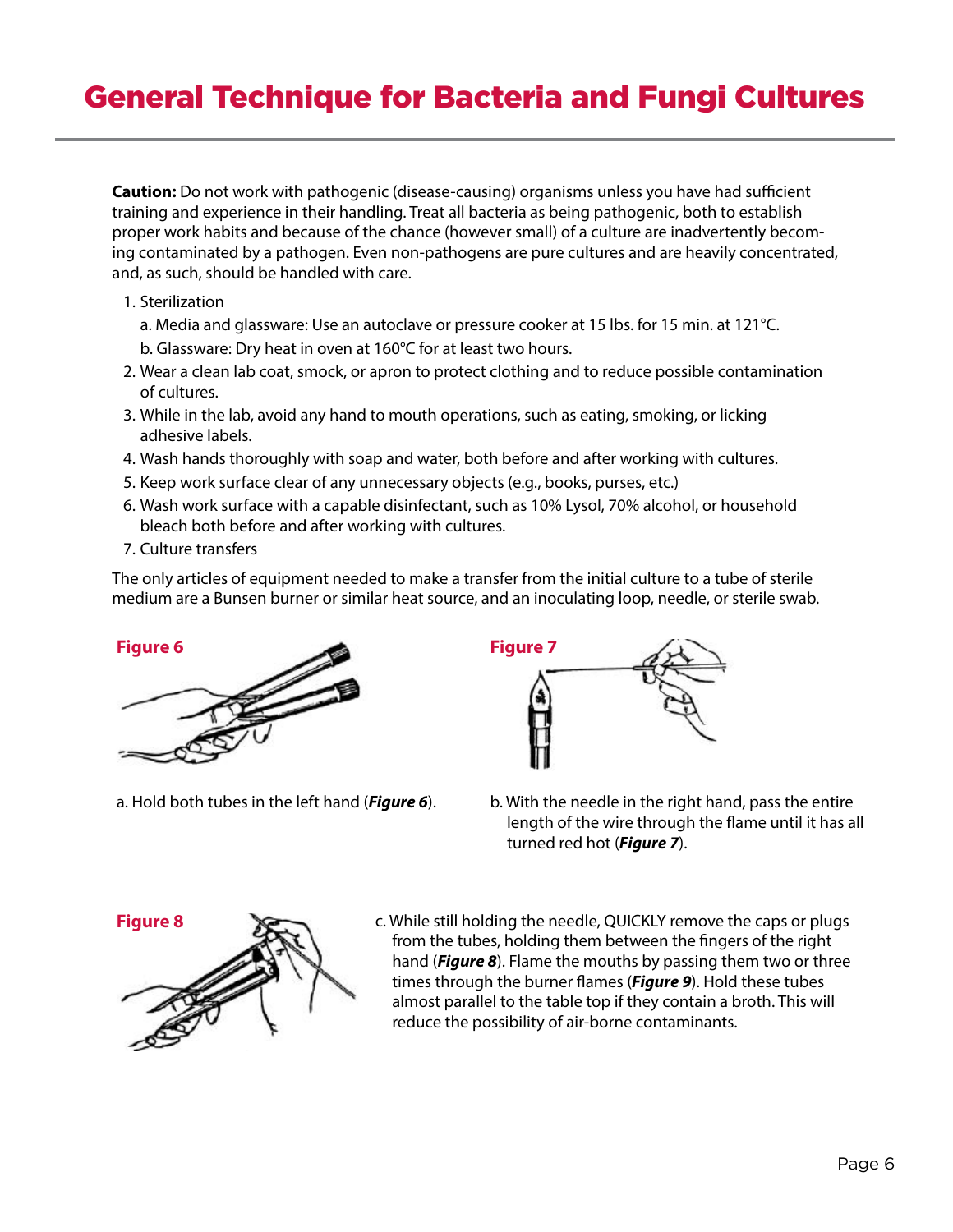



- d. Touch the needle to the medium in the culture tube to be sure it is cooled, and then to the culture mass. Apply the needle to the sterile medium in the other tube (*Figure 10*). (This may be done either by streaking the surface of a slant, making a stab into a semisolid media, or swirling the needle in a broth.) If Petri plates are used, place them on the table and lift the cover only enough to maneuver the needle when inoculating. It should be noted that it is not necessary to attempt to remove a large volume of the culture mass with the needle. A slight touch will place more than enough on the needle to make the inoculation.
- e. Flame the mouths of the tubes and cap them. f. Flame the inoculating needle until it is "red hot".

- 8. If screw cap culture tubes are used, the cap should be kept loose to allow the aerobic cultures to get oxygen. (Most common bacteria and molds fall into this category.)
- 9. If cultures are to be kept for an extended period, however, they should be sealed tightly to prevent dehydration of the media. Then refrigerate to slow the metabolic processes of the organisms, unless the label states no refrigeration.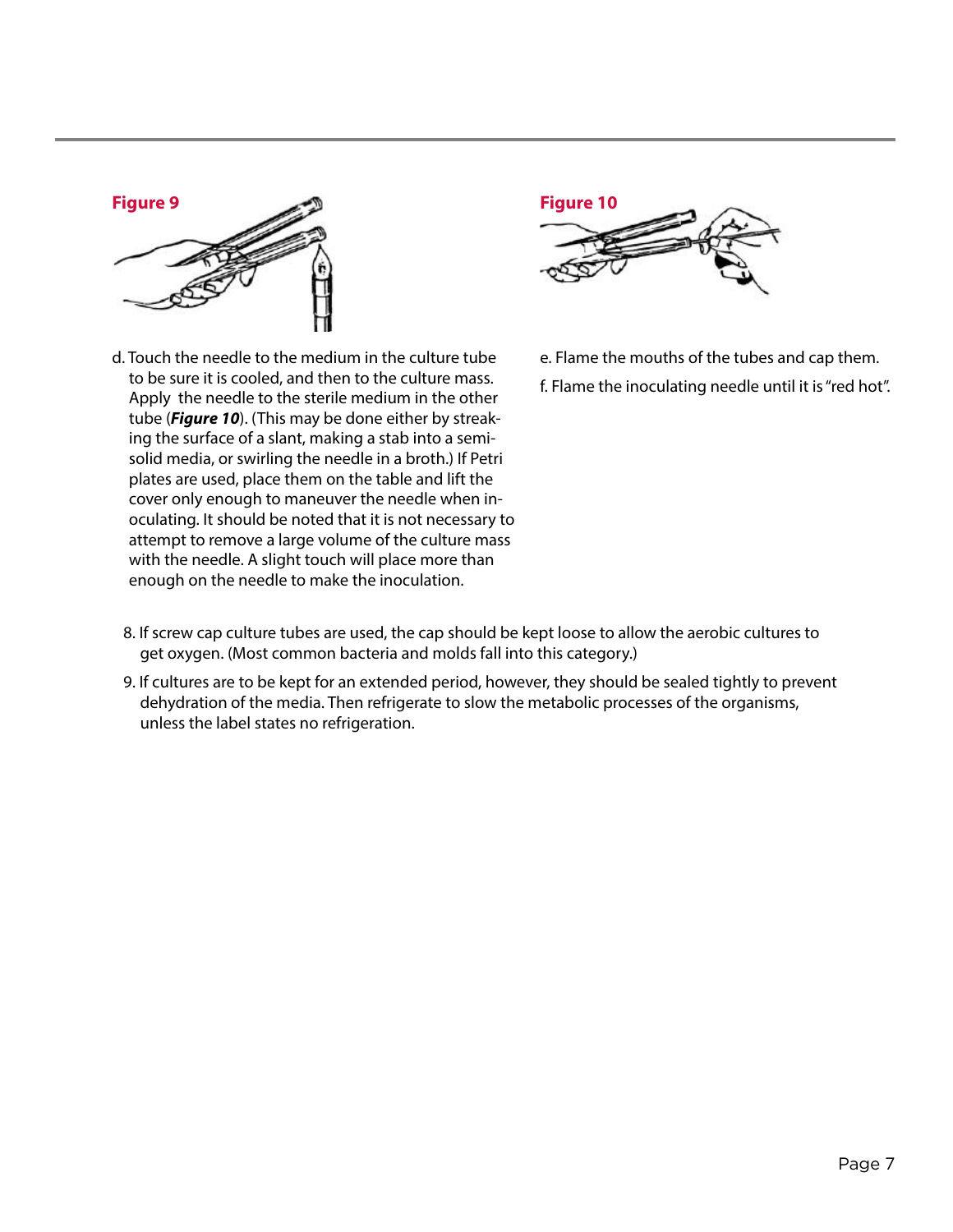## Procedures to Follow in a Biological Spill:

#### **Materials on hand at all times:**

- Bio-hazard bag (autoclavable)
- Paper towels
- Gloves
- Tongs or similar instrument
- Disinfectant solution—70% isopropyl alcohol, 10% Lysol, or household bleach in a squeeze bottle.

#### **Procedure:**

- 1. Pour disinfectant on all broken glass and contaminated surfaces. Extend coverage over 3" around original (contaminated) area.
- 2. Cover the spill area with paper towels. Add additional disinfectant to fully saturate them. Wait 30 minutes.
- 3. Wearing rubber gloves and using tongs, pick up all glass or residue along with paper towels and place in Bio-hazard bag.
- 4. Disinfect the area again by following steps 1–3.
- 5. Seal the bio-hazard bag and autoclave the contents. Dispose.
- 6. Wash hands thoroughly.

#### **Discarding of Microbiological Cultures**

All cultures must be autoclaved prior to disposal.

- 1. Autoclave at 121°C, 15 PSI for 15 minutes.
- 2. Contents of containers may be discarded.

**Note:** *Do not dump melted agar down the drain as it will later solidify and block flow.* 

3. Wash glassware in hot water and rinse well.

If an autoclave is unavailable, soak in bleach or incinerate.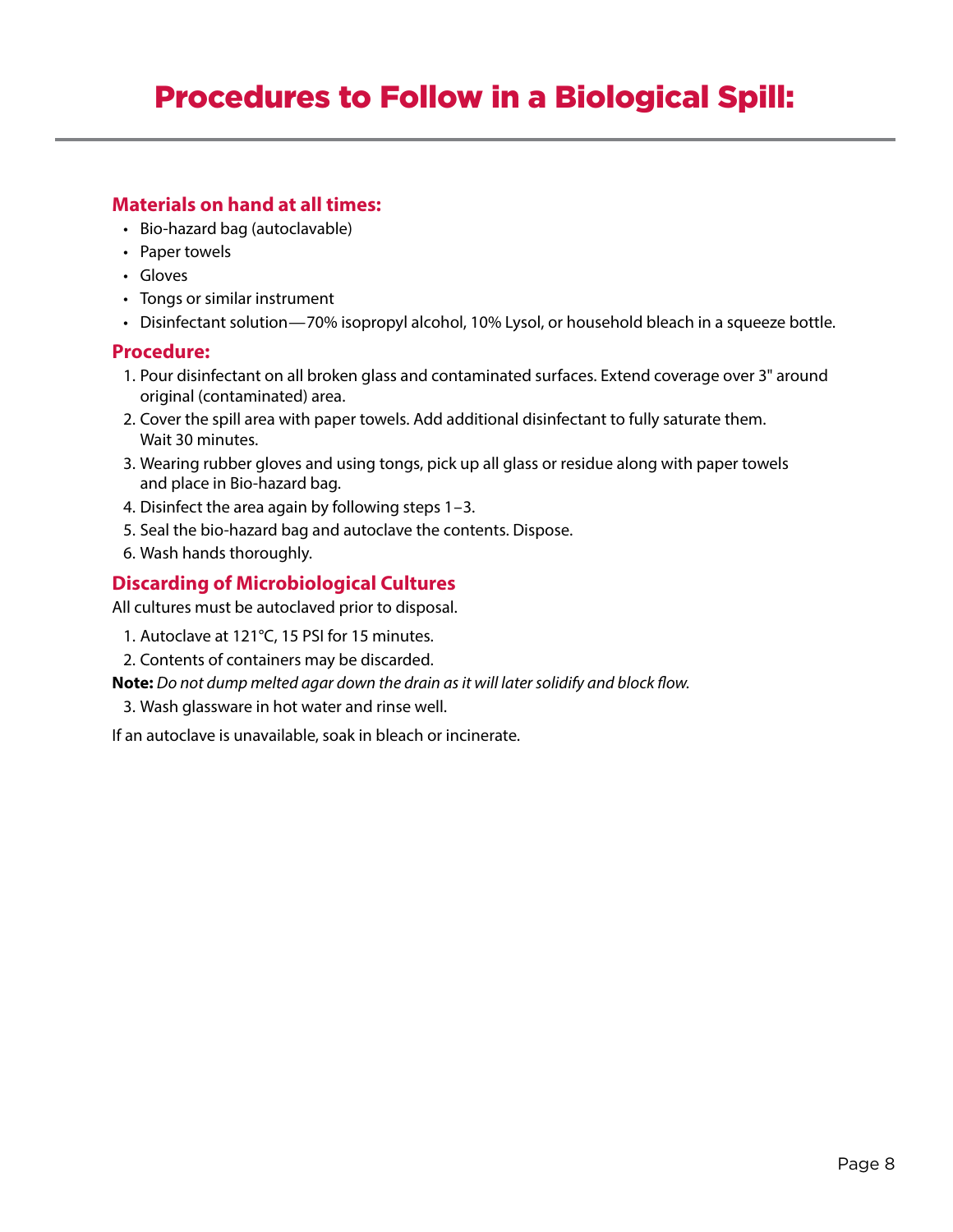When you receive your live cultures, they should be refrigerated to slow metabolic rates. The recommended medium and the optimum temperature for each bacterium is given on the tubes of the cultures supplied. The above technique is used for all but the following organisms:

- *1. Vibrio fischeri* marine bacterium, is one of the simplest light producing organisms and also one of the easiest to work with.
- a. Since *V. fischeri* will only produce light in fresh cultures, it is necessary to subculture it in a dark environment (you can use a cardboard box for this purpose) in order to observe its luminescent characteristics. This should be done 18–48 hours before the luminescence is to be observed.
- b. For best results, the room in which the observations are to occur should be completely darkened, and the eyes of the people who observe the experiments should be allowed to acclimate to the darkness. If this is not feasible, the room should be made as dark as possible and the experiments may be viewed in the bottom of a double paper bag with the opening of the bag held tightly about the viewer's eyes.
- *2. Halobacterium salinarium* requires a 25–35% salt medium for growth. It is a slow growing organism, taking 5–7 days at 37°C for agar slants. Twelve drops of Halobacterium solution (in 25% salt water) added to the tube and incubated horizontally in a slant rack will provide ample bacteria. Halobacterium can be stored at room temperature and can survive at temperatures up to 40°C.
- *3. Chromobacterium violaceum* (pathogen) should not be refrigerated or subjected to cold temperatures as the culture will quickly die. Chromobacterium prefers to stay at 30°C and will keep for months this way.
- 4. Aquaspirillum prefers room temperature storage, although refrigeration will not hurt the culture. Spirillum volutans prefers to be held at 30°C. Rhodospirillum rubrum is photosynthetic and needs room temperature and a light source.

#### **Lyophilized (freeze-dried) Bacteria or Fungi Cultures**

Under this mode of culture preservation, bacteria cultures will remain true-to-type for at least two years. It is recommended that these cultures be stored at 5–6°C, which is normal refrigeration temperature.

Culture re-establishment requires no sophisticated equipment or special technical experience. A serological pipet, along with general sterile technique, is all that is required. Please follow the instructions to be assured of success.

- 1. Using a sterile serological pipet, aseptically add to the lyophilized material no more than 0.5 mL of the appropriate sterile liquid transfer medium.
- 2. Mix well by drawing the hydrated cell suspension up and down through the pipet at least ten times.
- 3. Using a sterile swab, inoculate the agar.
- 4. Put remaining culture in broth tube. Re-established culture may then be sub-cultured onto growth medium.
- 5. All materials used (shell vial, pipet, etc.) should be autoclaved prior to disposal.
- 6. Incubate agar tubes horizontally and agar plates agar side up.

Given proper treatment and conditions, freeze-dried bacterial cultures will grow out in 24–48 hours, and fungal cultures will grow in 3–5 days. Some strains may exhibit a prolonged lag phase and should be given twice the normal incubation period before discarding as not viable.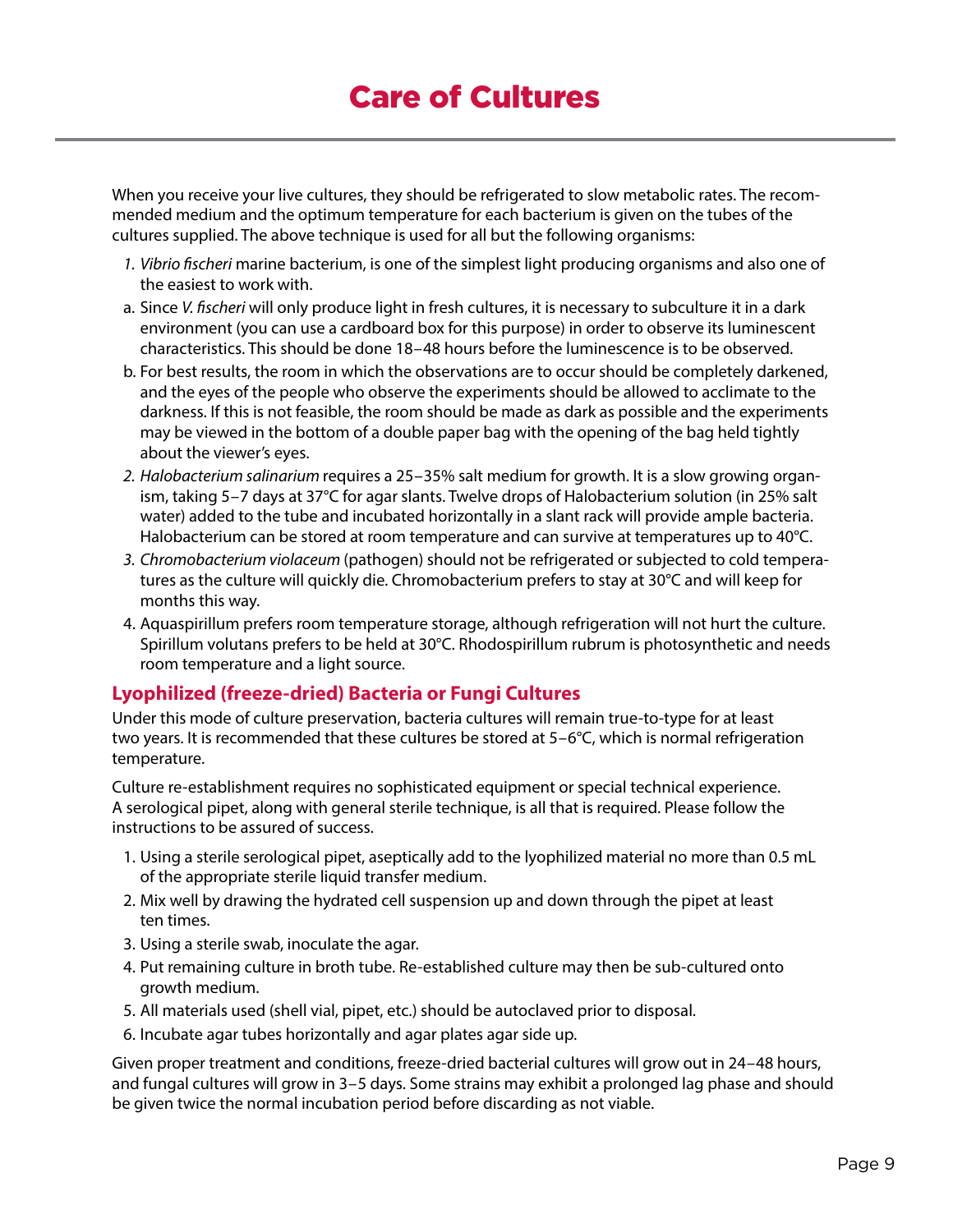#### **Observing Bacteria under the Microscope**

- 1. Spread a thin film from the culture on one half of a microscope slide, using the inoculating loop or needle.
- 2. Let the film dry.
- 3. Flame-fix the film by passing the smeared end of the slide through a Bunsen flame several times.
- 4. Flood the slide with 1% Methylene Blue stain (several drops will do).
- 5. Let stand for several minutes, then dip the slide into a container of water to remove the excess stain.
- 6. Blot dry. Do not rub, as this may remove the prepared culture from the slide. Add a drop of immersion oil and examine under high power (100X).

This procedure gives a quick look at bacteria and will easily demonstrate bacteria shape.

#### **Gram Staining Procedure for Bacteria**

- 1. Flame-fix a bacterial smear as described above.
- 2. Add several drops of Gram's Crystal Violet stain.
- 3. Let stand for one minute, then rinse by dipping in water.
- 4. Add several drops of Gram's Iodine Solution to "set" the stain.
- 5. Let stand one minute, then rinse by dipping in water.
- 6. Tilt the slide, then add 95% alcohol as a destain. Add drop by drop, letting the alcohol flow over the stained smear. Do this until there is no more color in the runoff. This step is to remove the color from gram-negative bacteria. The gram-positive organisms will retain the purple color.
- 7. Counterstain with Gram's Safranin stain. Allow to stand for about 30 seconds, then rinse as before. Blot away excess moisture and allow to dry.
- 8. Add a drop of immersion oil and examine under high power (100x).

The cell walls of gram-negative bacteria are chemically different. They have a higher lipid content, which allows the alcohol destain to wash the stain out of the cell. The most accurate determinations using the Gram technique are done with newer cultures, preferably less than 24 hours old, although to view spores in *Bacillus sp.* or *Clortridium sp.* older cultures are necessary.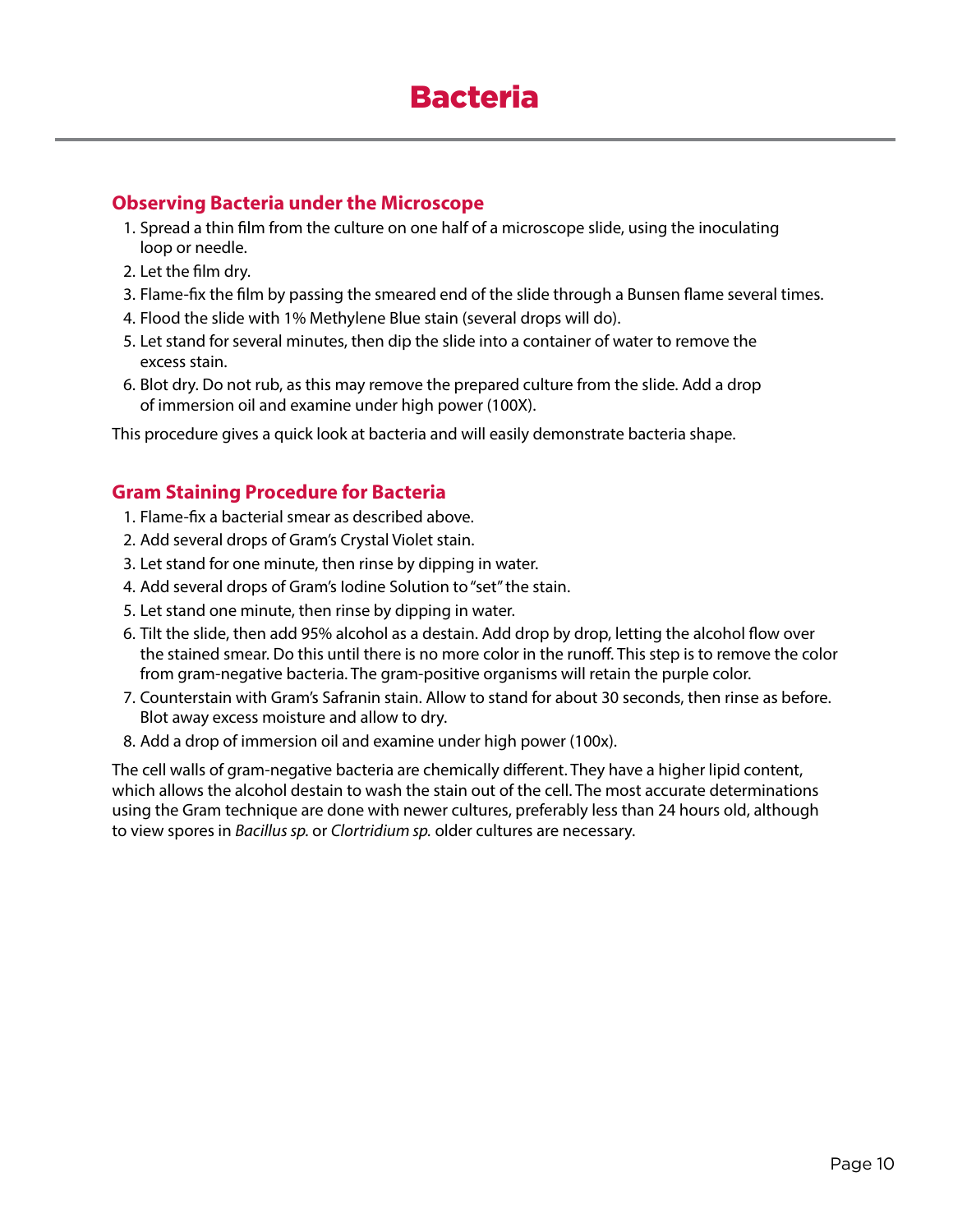#### **Media Preparation for Fungi Cultures (Pouring Plates from Bottled Media)**

**Materials needed for plates:** Sterile Petri plates, bottled media, large beaker, hot plate, thermometer, inoculating needle or loop, Bunsen or similar flame source

Plates: Use sterile technique as outlined above.

#### **To make plates using bottled solid media:**

- 1. Place the bottle of media in a large beaker. Add water to the beaker until the water level is just above the level of the medium in the bottle.
- 2. Loosen the cap on the bottle.
- 3. Put a thermometer in the beaker; set it on a hot plate and heat the water to boiling.
- 4. Meanwhile, set the Petri plates (each bottle of media will supply 5–7 plates, depending on the thickness poured) on the work surface.
- 5. Boil the water gently for several minutes until the medium is completely liquefied. Swirl the bottle gently to be sure all is melted.
- 6. Turn off the heat. Allow the water temperature to cool to between 45°C and 50°C.
- 7. Using an insulated glove, pick up the bottle, remove the cap, and flame the bottle mouth.
- 8. Lift the lid of a Petri plate just enough to admit the neck of the bottle, and pour the first plate, using just enough medium to slightly more than cover the bottom of the plate. Replace the lid.
- 9. Swirl the plate gently to distribute the medium.
- 10. Proceed to pour the rest of the plates.

#### **To transfer cultures to plates:**

- 1. Follow aseptic technique as described for slants
- 2. Lift the lid of the Petri dish just enough to introduce the inoculating loop. Gently wipe the needle or loop across the culture (you only need a small amount ).
- 3. Replace the lid, and then lift the lid of the sterile petri dish containing fresh medium just enough to introduce the needle or loop. Gently wipe the needle or loop across the surface of the media, then replace the lid and sterilize the needle or loop as before. You have now transferred the fungal culture to the plate.

#### **Special Techniques for Some Fungi Cultures**

**General:** The techniques previously outlined apply to most fungal cultures. Some special techniques apply to specific fungi:

*Saprolegnia ferax*, (water mold). This species is best grown on cornmeal agar. It can be grown in liquid medium by adding sterile rice grains or cucumber seed to distilled water and inoculating it with Saprolegnia.

Demonstration of sexual reproduction in fungi can easily be done using *Rhizopus stolonifer*, P*hycomyces blakesleeanus*, or *Mucor hiemalis*.

Inoculate plus and minus strains on opposite sides of a Petri plate containing sabouraud dextrose agar or potato dextrose agar. Be careful not to mix the strains when plating them.